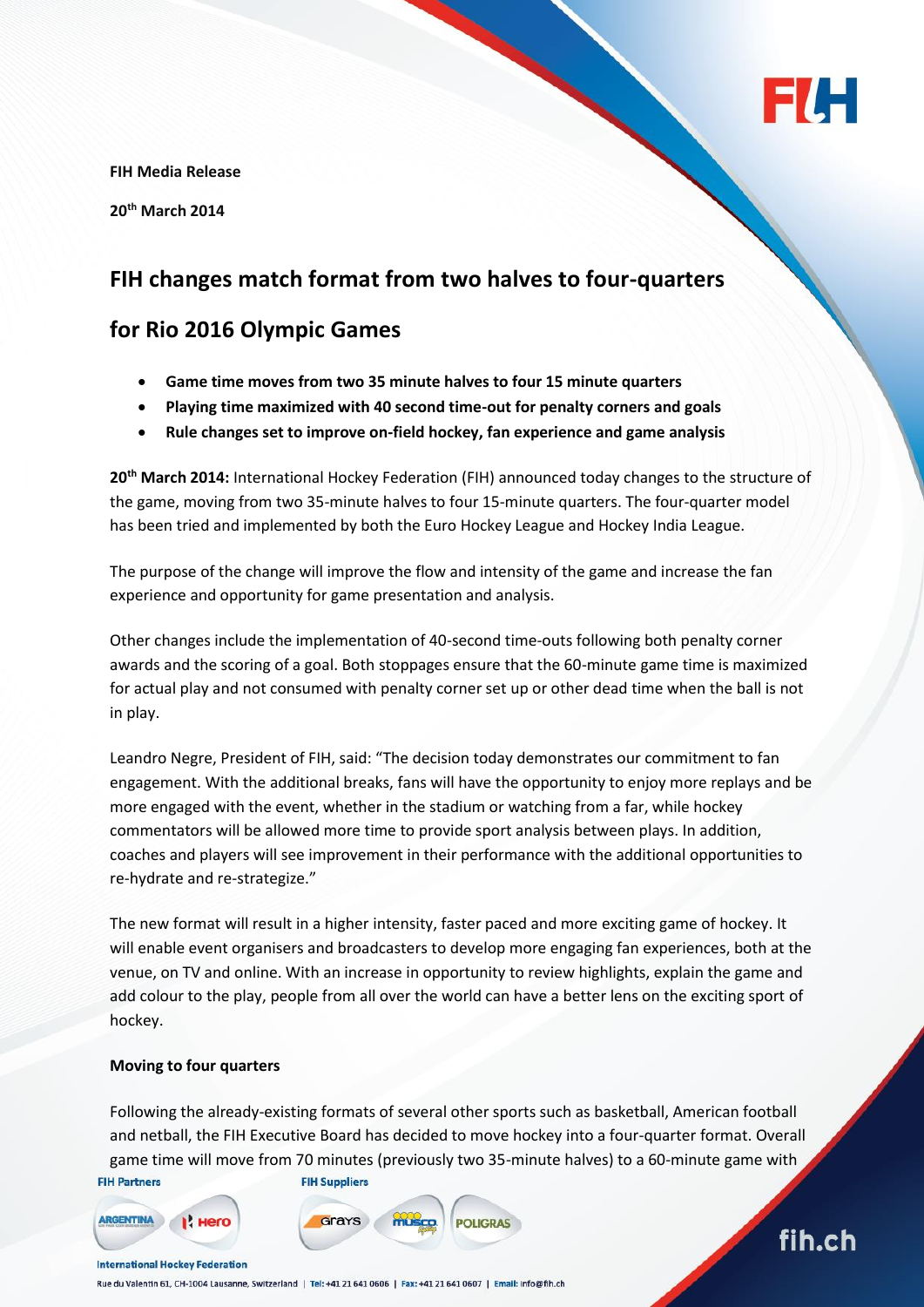

four 15 minute quarters where there is a time-out for penalty corner setup and goals.

After the first and third quarters, each team will have a two-minute break, while the existing 10-minute half time will remain unchanged.

The new regulations will be applied to the upcoming Champions Trophy, World League Round 2, World League Semi-Final and Final, all continental Olympic qualifying events as of 1 September 2014 as well as the Rio 2016 Olympic Games.

#### **Additional 40 second stoppage increases playing time**

Supplementing the new 60-minute regulation, FIH also announced the implementation of a 40 second time-out when a penalty corner is awarded. Additionally, a 40 second time out will also be added when a goal has been scored. Both time-outs allow for on-field team celebration time, video replays and analysis for televised matches, as well as additional opportunities to engage fans.

The time-outs ensure that the new 60-minute format is primarily actual playing time and eliminates the dead time associated with penalty corner set up while allowing for teams to enjoy their goal celebrations.

#### **Notes to Editors:**

When a penalty corner is awarded there is a 40 second time out with the exception of a re-award or penalty corners awarded after a video umpire referral. In the case of a re-awarded penalty corner time will be immediately stopped but the teams will not be allowed an additional 40 seconds, only enough time to get back into position. If a team takes longer than the 40 second time-out to get set for the initial penalty corner, the guilty player will be given a green card and therefore a two-minute suspension. If the defending goal keeper is the guilty player, the umpire will award a green card to another player in the defensive corner unit.

For more information about all the competitions please visit: [www.fih.ch](http://www.fih.ch/)

### **//ENDS//**

**POLIGRAS** 

#### **For more information please contact:**

Ali Lee, FIH Communications Coordinator, [ali.lee@fih.ch](mailto:ali.lee@fih.ch) +41 (0) 21 641 0637



**FIH Suppliers** 



**International Hockey Federation** 

Grays



Rue du Valentin 61, CH-1004 Lausanne, Switzerland | Tel: +41 21 641 0606 | Fax: +41 21 641 0607 | Email: info@fih.ch